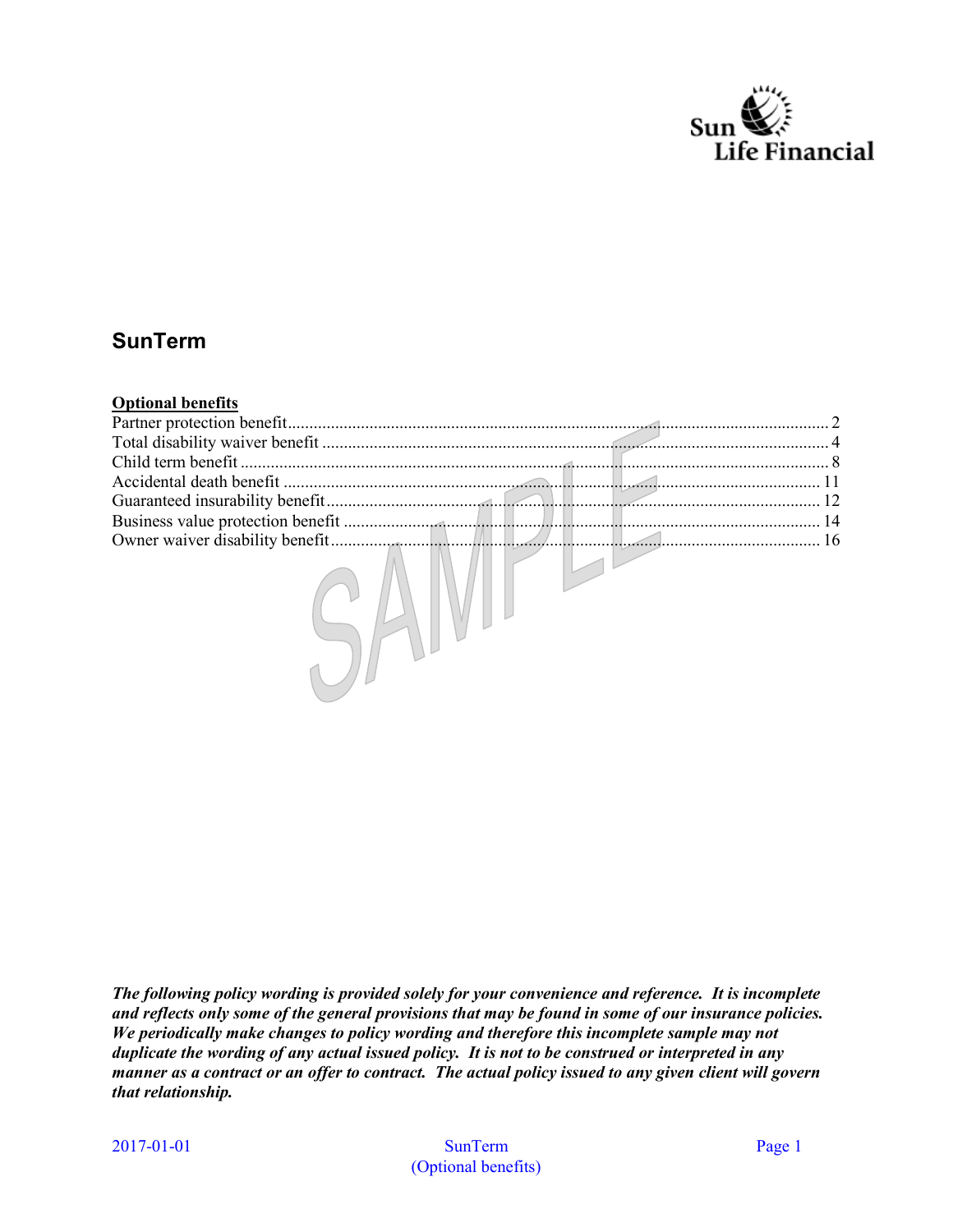# <span id="page-1-0"></span>E14805A **Partner protection benefit**

If one of the insured persons under this benefit dies, you may apply for additional life insurance on the surviving insured persons.

The *Policy summary* shows the following information about the Partner protection benefit:

- each insured person, and
- the date the benefit ends.

# **Your right to apply for additional life insurance**

While this benefit is in effect, you may apply for additional life insurance for each surviving insured person when the first of the insured persons dies. You must apply within 90 days of the death. If more than one of the insured persons die in circumstances where it's uncertain which person survived the other, we determine the oldest person died first.

When you apply, you must give us proof that each insured person continues to be a partner of the business named when we approved your application for this benefit. You must also provide financial information about the business, that we consider satisfactory. The financial information must include details about each insured person's interest in the business.

The maximum amount of new insurance for each surviving insured person is equal to

 ${ (A \div B) \times C }$ , where:

- $A = a$  surviving insured person's basic insurance amount
- $B =$  the total of all basic insurance amounts for the insured persons, other than the one who died first
- $C$  = the basic insurance amount for the first of the insured persons who dies

The total amount of new insurance may not be greater than the basic insurance amount in effect for the insured person who died first.

# **The life insurance you may apply for**

You may apply for any life insurance we offer when you apply, subject to the terms and conditions of the new insurance and our administrative rules. Your application must be in a form acceptable to us. You may apply:

- for a new life insurance policy, or
- to add basic insurance coverage to this policy, if we are not waiving premiums under it.

For each application, the new life insurance will:

- be determined based on the information about the insured person in the application we received for this policy
- depend on our rules about the age of the insured person and the amount of insurance
- have an insurance amount that's not greater than the maximum amount of new insurance you may apply for, and
- not include any optional benefits, except, in the circumstances described below, a disability waiver benefit on the insured person.

If a *Total disability waiver benefit* is in effect for the insured person, a similar benefit may be included with the new insurance if:

- we offer a disability waiver benefit
- you request the benefit, and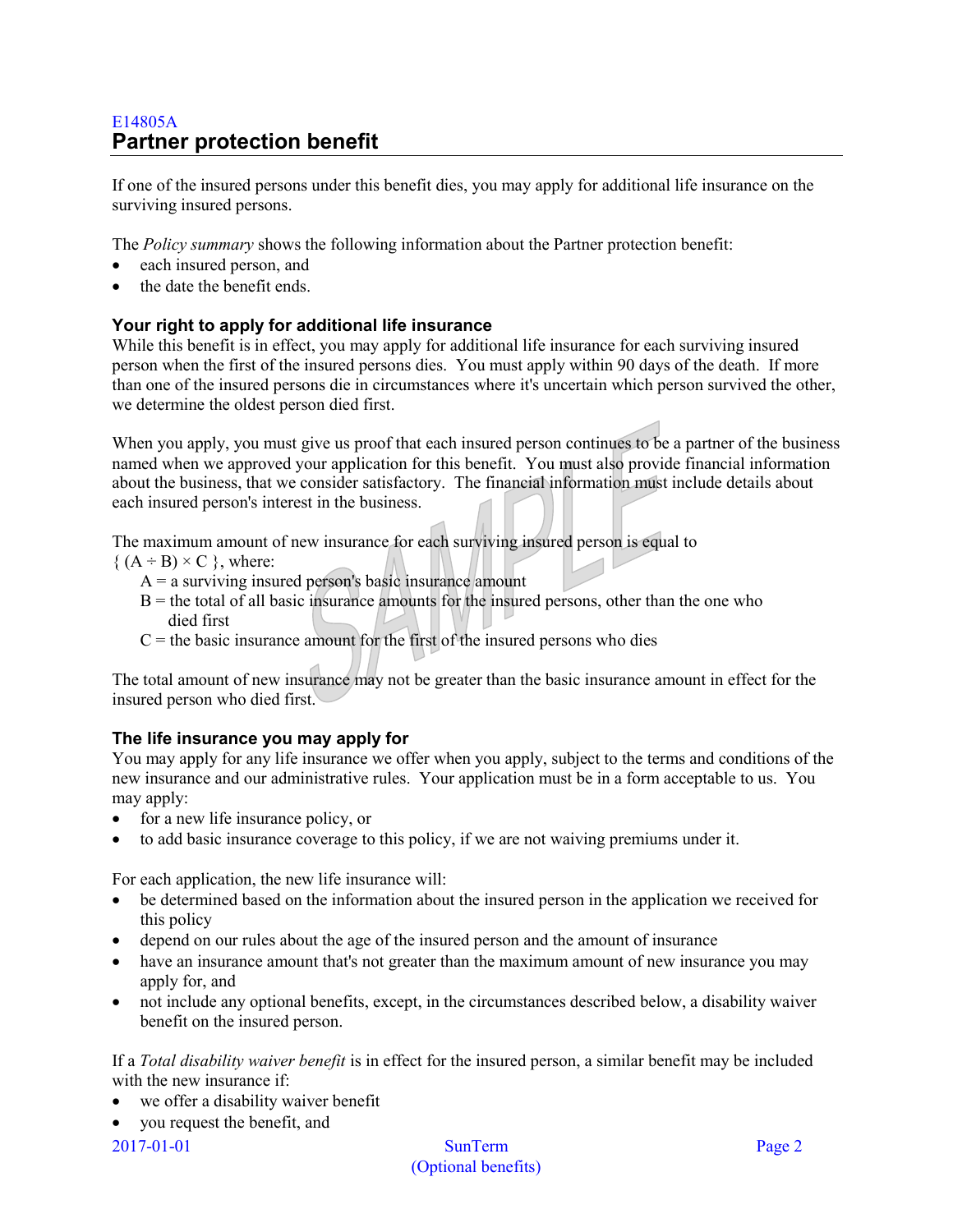• the insured person is not totally disabled.

If we are waiving the cost for this policy because the insured person is disabled, you may only apply for a new policy without a disability waiver benefit. You must pay for the new insurance.

You may not apply to add insurance to this policy on the disabled insured person.

#### **Paying for the new life insurance**

The amount you are required to pay for the new insurance will be based on:

- the same evidence of insurability we used to determine the cost for this benefit
- the rates for the new insurance on the date you apply, and
- the age of the insured person on the date you apply.

#### **When the benefit ends**

The Partner protection benefit for each insured person under the benefit ends on the earliest of:

- the benefit end date shown on the *Policy summary*
- the date you cancel the benefit
- the end of the 90<sup>th</sup> day after the date the first of the insured persons dies, or<br>
the date this policy ends.
- the date this policy ends.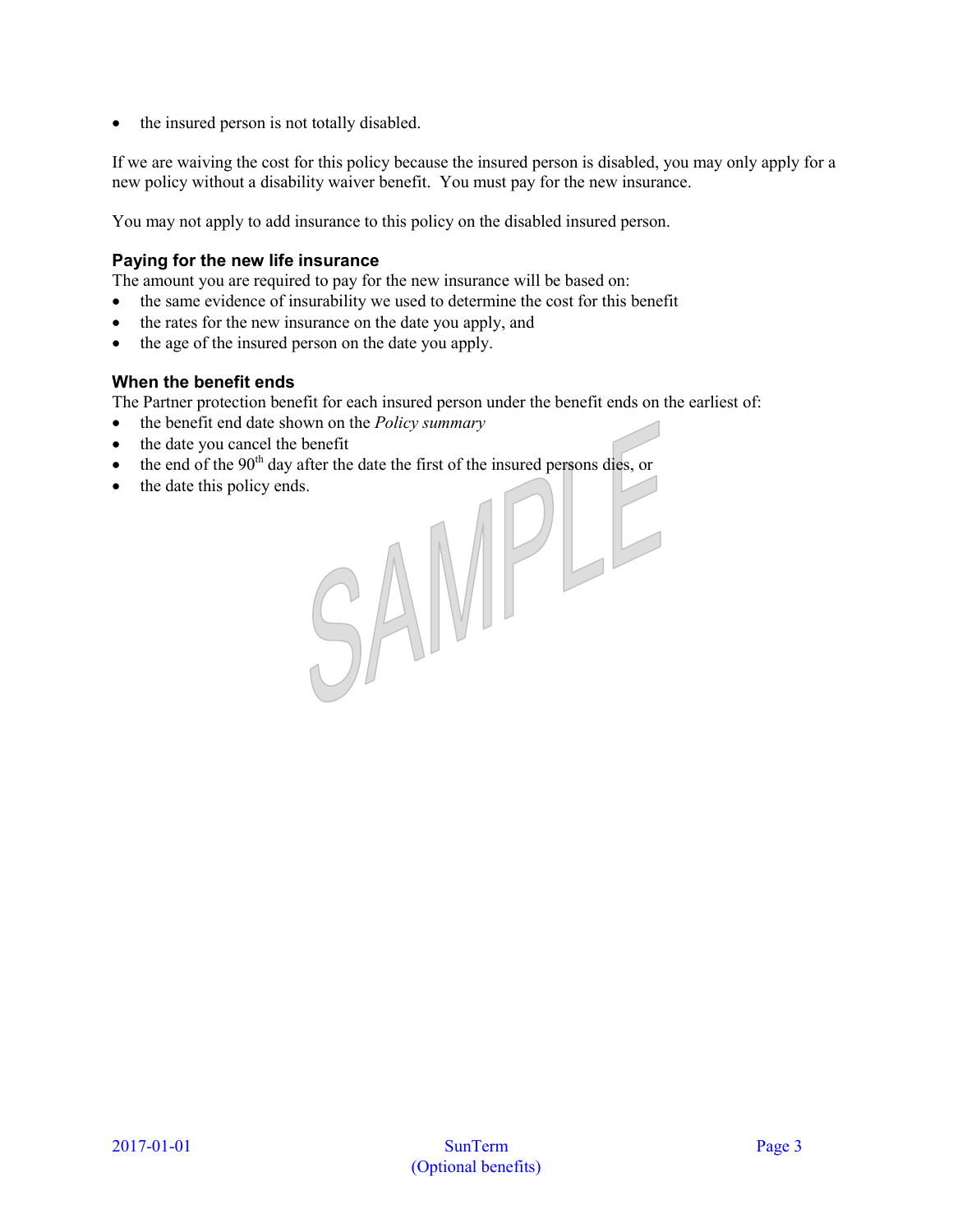# <span id="page-3-0"></span>E14810A **Total disability waiver benefit**

You may qualify to stop paying premiums if the insured person for this benefit is totally disabled.

The *Policy summary* shows the following information about the Total disability waiver benefit:

- each insured person
- the date the benefit begins, and
- the date the benefit ends

# **Qualifying to have premiums waived**

You qualify to have premiums waived if:

- the Total disability waiver benefit is in effect
- the insured person's disability begins after the policy anniversary nearest their  $18<sup>th</sup>$  birthday and before the benefit end date shown on the *Policy summary*
- their disability continues for more than 6 consecutive months, and
- we consider the insured person to be totally disabled and all requirements for this benefit are satisfied.

To be considered totally disabled the insured person must be:

- under the active, continuous and medically appropriate care of a physician, or other health care practitioner acceptable to us, and
- following the treatment prescribed and any other recommendations made by a physician or health care practitioner.

## *Disabled while employed*

If the insured person becomes disabled while employed, we consider them to be totally disabled if, as a result of injury or disease, they are completely unable, during the first 2 years following the date of their disability, to carry on the essential duties of their own occupation.

After the first 2 years, we consider the insured person to be totally disabled if they are unable, as a result of injury or disease, to perform the duties of any occupation within their education, training or experience. We do not consider an insured person to be totally disabled if they are earning money or profiting from any occupation.

In determining whether or not the insured person is able to perform the duties of any occupation, we do not take into account whether a suitable occupation is actually available. In addition, we do not consider whether a suitable occupation would provide earnings comparable to what the insured person was paid before becoming totally disabled.

#### *Disabled while unemployed*

If the insured person becomes disabled while unemployed, and is not earning money or profiting from any occupation, we consider them totally disabled if they are unable, as a result of injury or disease, to perform the duties of any occupation within their education, training or experience.

In determining whether or not the insured person is able to perform the duties of any occupation, we do not take into account whether a suitable occupation is actually available. In addition, we do not consider whether a suitable occupation would provide earnings comparable to what the insured person was paid before becoming totally disabled.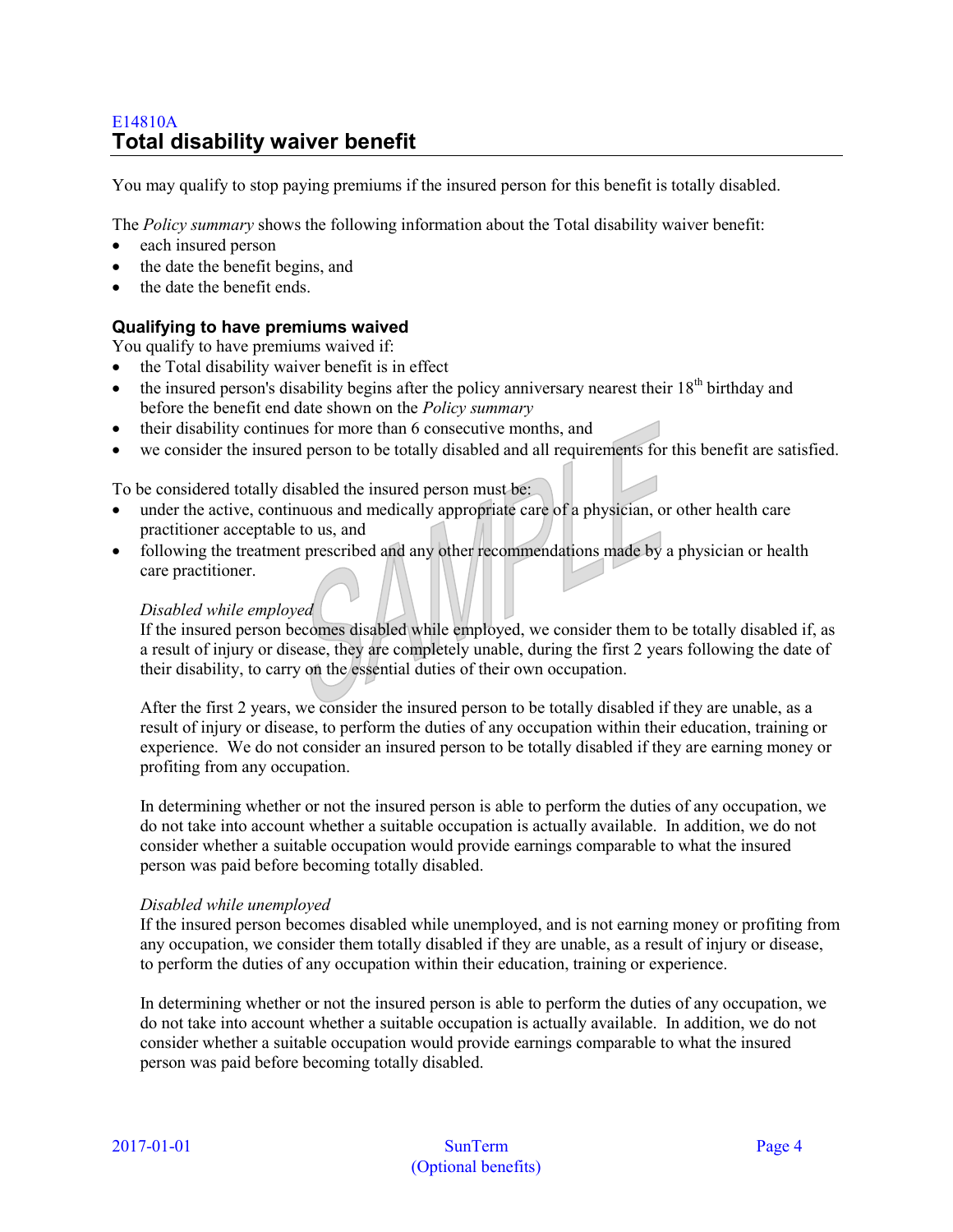# *Disabled while a student*

If the insured person is a student at the time they become disabled, we consider them to be totally disabled if they are unable, as a result of injury or disease, to:

- attend or participate as a student in an education program during the entire time they are totally disabled, or
- perform the duties of any occupation for earnings or profit within their education, training or experience.

In determining whether or not the insured person is able to perform the duties of any occupation, we do not take into account whether a suitable occupation is actually available. In addition, we do not consider whether a suitable occupation would provide earnings comparable to what the insured person was paid before becoming totally disabled.

# **When we waive premiums**

Premiums must be paid until we give notice that we approved the claim. At that time, we waive the premiums starting from the month the insured person became totally disabled. We only waive premiums for the disabled insured person's basic insurance coverage and any optional benefits on that person.

Premiums are waived until the earlier of:

- the date the insured person no longer qualifies for the benefit
- the date the policy ends
- the date premiums are no longer payable for the disabled person's insurance, and
- the date the insured person dies.

We will not accept payments for the disabled person's insurance while we are waiving premiums.

If this policy has an automatic premium loan provision and it was used to pay premiums that are later waived, we reduce any loan by the amount waived.

If any premium is paid and later waived, and there is no outstanding automatic premium loan, we credit the same amount to the premium fund, if this policy has one. If this policy doesn't have a premium fund, we pay the refund to you.

#### **When we will not waive premiums (exclusions and reductions of coverage)**

We will not waive premiums if the insured person's disability begins:

- before the policy anniversary nearest their  $18<sup>th</sup>$  birthday, or
- after the benefit end date shown on the *Policy summary*.

We will not waive premiums if the disability is directly or indirectly caused by or associated with the insured person operating a vehicle while their blood alcohol level is more than 80 milligrams of alcohol per 100 milliliters of blood. A vehicle includes any form of ground, air or marine transportation that can be put into motion by any means, including muscular power. We do not take into account whether or not the vehicle is in motion.

We will not waive premiums if the disability is directly or indirectly caused by or associated with the insured person:

- committing or attempting to commit a criminal offence
- attempting to take their own life, regardless of whether the insured person had a mental illness or understood or intended the consequences of their action(s)
- causing themself bodily injury, regardless of whether the insured person had a mental illness or understood or intended the consequences of their action(s)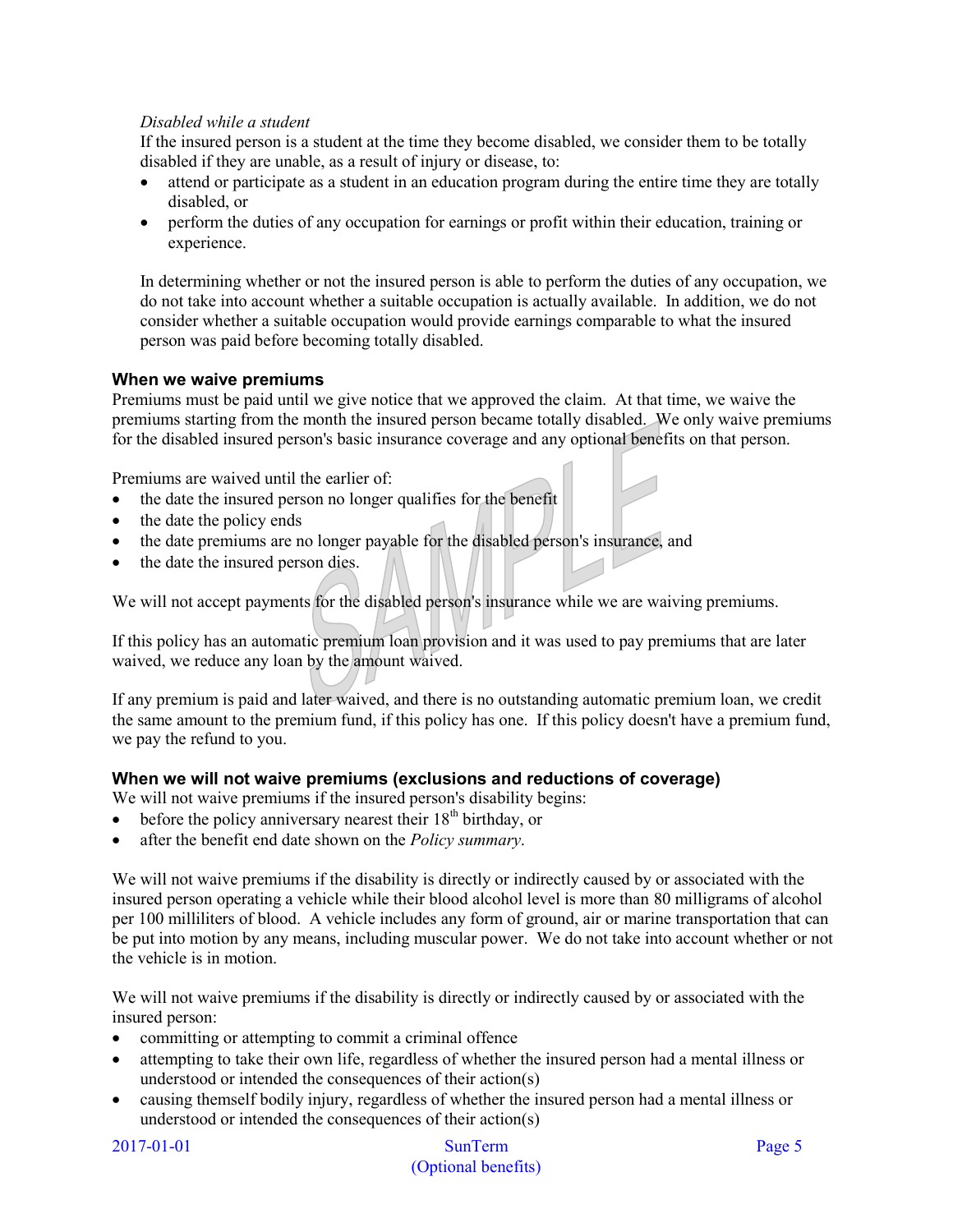- taking any drug, unless the drug was taken as prescribed by a licensed medical practitioner
- inhaling or ingesting any poisonous substance, whether voluntarily or otherwise, or
- inhaling any type of gas, whether voluntarily or otherwise.

We will not waive premiums if the insured person's disability is directly or indirectly caused by or associated with civil disorder or war, whether declared or not.

#### **Making a claim**

To make a claim, contact your advisor or call us at the toll free phone number shown at the beginning of this policy. We will send the forms to be completed.

We must receive proof of the insured person's disability:

- while the insured person is alive
- continuing for more than 6 consecutive months while this benefit is in effect, and
- within 1 year of the date the disability began.

If we receive proof of the disability more than 1 year after the disability starts and the insured person qualifies for this benefit, we consider the disability to have begun 1 year before the date we received the proof. This means that we will only waive premiums starting from 1 year before the date we received the proof, regardless of when the disability actually started. We will not consider a late claim if you submit it more than 1 year after the end date of this benefit.

You must pay any cost associated with providing proof of disability.

We may also require the insured person to authorize us to gather and use additional information from other insurers or government agencies.

Before we approve a claim, the insured person's date of birth must be verified.

#### **How to continue to qualify to have premiums waived**

We continue to waive premiums while the insured person:

- continues to be disabled and satisfies our requirements of total disability
- is under the continuous care of a licensed physician
- follows a prescribed treatment program for their disability, and
- makes reasonable efforts to use any appropriate rehabilitation program.

From time to time, we will ask for proof, that we consider satisfactory, that the insured person is still disabled. You must pay any cost associated with providing this proof.

We may require the insured person to be examined by any health care practitioners we appoint. These may be licensed physicians, physiotherapists, occupational therapists, psychiatrists, psychologists or others. We pay the cost of these examinations.

The physicians, specialists or health care practitioners who provide information to us may not be the owner of this policy, any insured person under this policy, anyone entitled to make a claim under this policy, or any relative or business associate of these people.

We may also require the insured person to authorize us to gather and use information from other insurers or government agencies.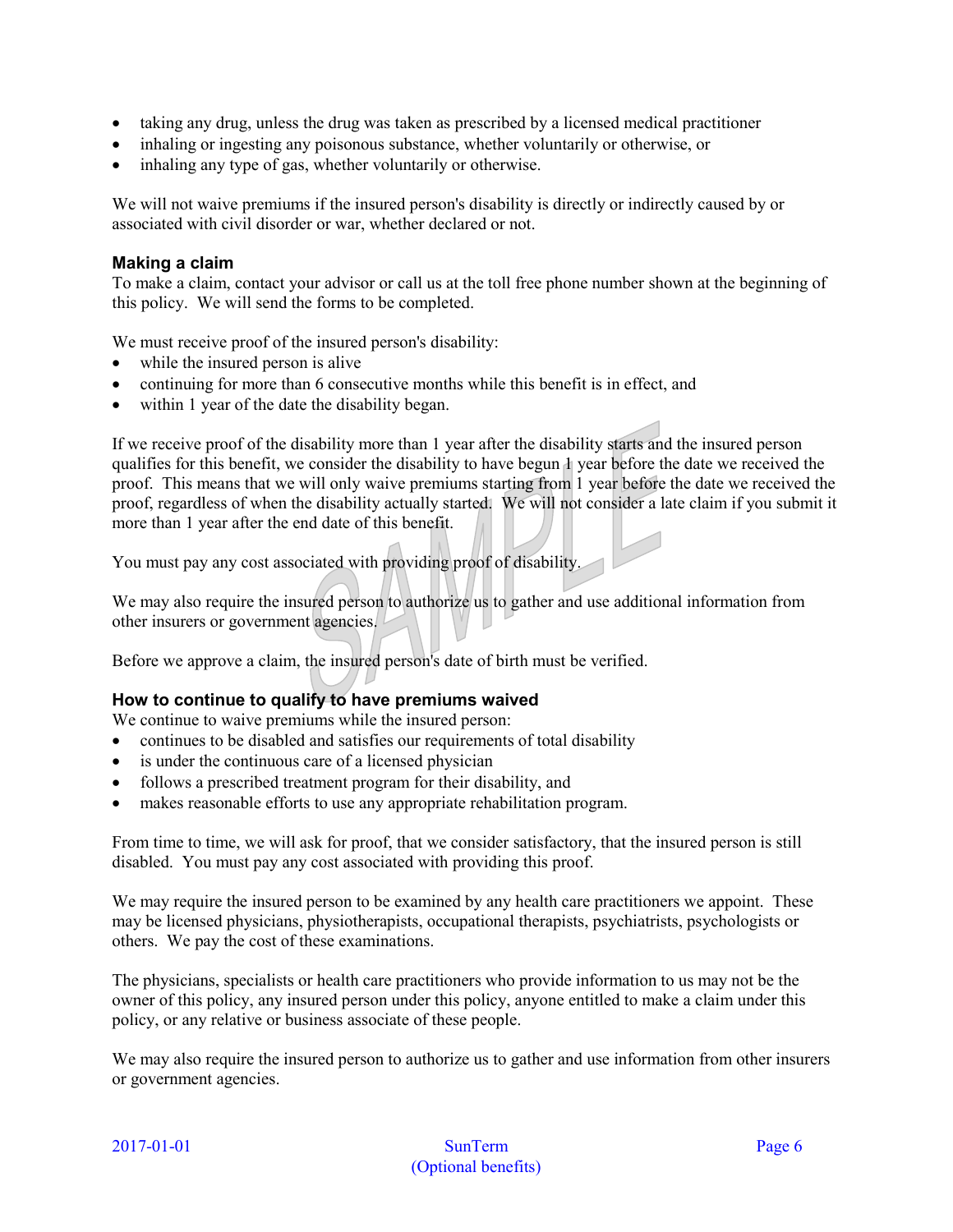# **When we stop waiving premiums**

We stop waiving premiums on the date the insured person:

- is no longer totally disabled
- is earning money or profiting from any occupation
- takes part in any educational program as a student without our approval
- fails to submit any required proof of disability
- refuses to attend any examinations or rehabilitation programs without a valid medical reason
- fails to meet any other requirements to have premiums waived, or
- dies.

# **Reoccurrence of a previous disability claim**

You may apply to have premiums waived without having to wait another 6 months if there's a reoccurrence of a previous disability claim. We consider the disability to be a reoccurrence of the previous one if:

- we waived premiums for the previous disability
- the disabled insured person recovers from their disability and then becomes totally disabled again from the same cause within 6 months from the date we stopped waiving premiums, and
- the insured person is totally disabled as described under the heading, *Qualifying to have premiums waived.*

We waive the premiums from the date the disability started again.

# **When the benefit ends**

The Total disability waiver benefit for each insured person under the benefit ends on the earliest of:

- the benefit end date shown on the *Policy summary*
- the date you cancel the benefit
- the date the insured person dies, or
- the date this policy ends.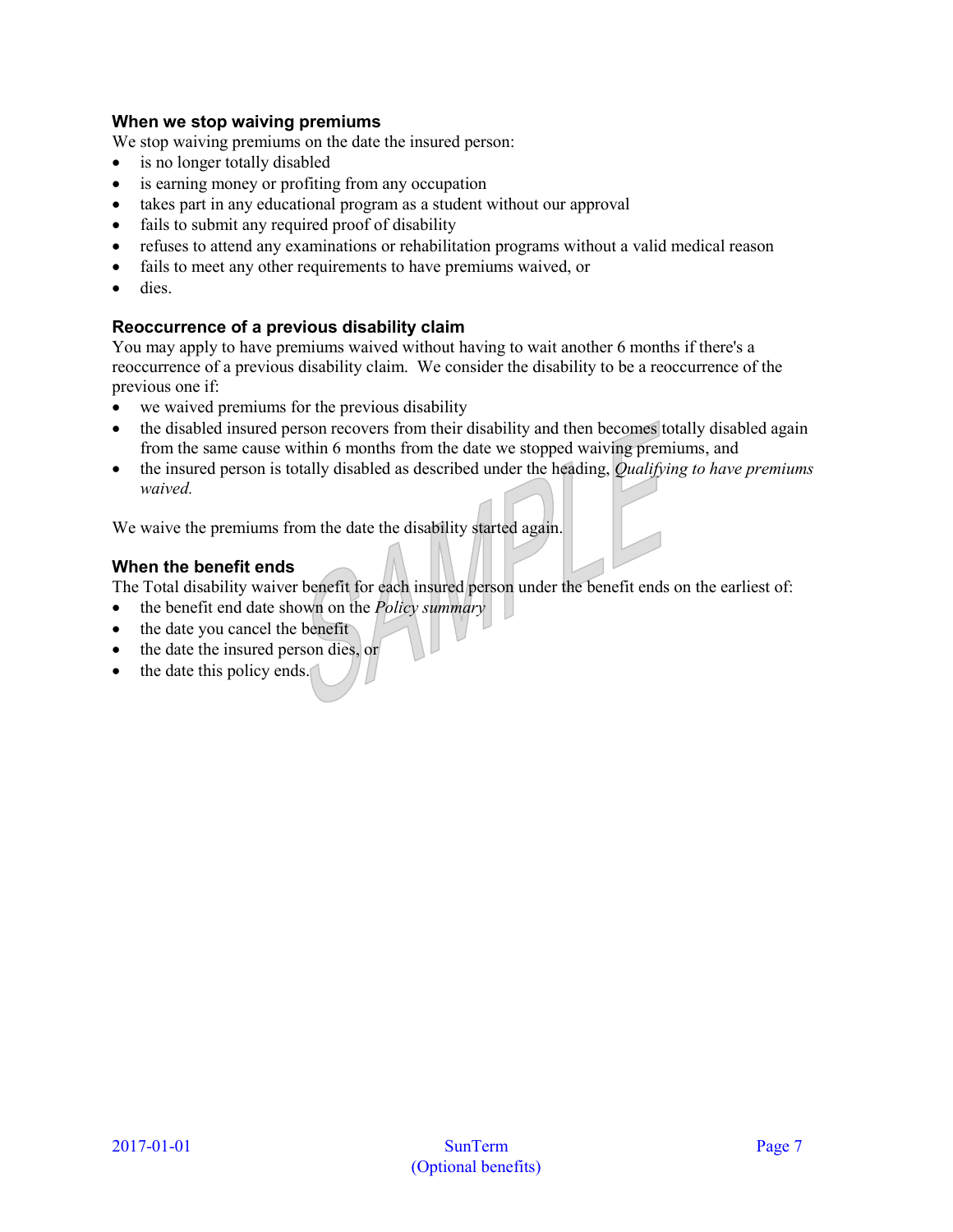# <span id="page-7-0"></span>E14815A **Child term benefit**

We pay a death benefit if a child dies while insured under the Child term benefit. This benefit also includes the right to buy life insurance for each insured child without giving us new evidence of insurability.

The *Policy summary* shows the following information about the Child term benefit:

- each insured person with the benefit
- the insurance amount, and
- the date the benefit ends.

# **Children who are insured**

The insured children are those named on the application for the Child term benefit, unless we tell you that we will not insure a child. For the insured person with the benefit, each child must be:

- born to the insured person
- legally adopted by the insured person, or
- a step-child of the insured person.

Any child born to or legally adopted by the insured person after the date you applied for this benefit is automatically insured. We may ask you to prove the child's relationship to the insured person.

To insure a step-child of the insured person after this benefit is in effect, you must apply in writing and give us evidence of insurability that we consider satisfactory.

Children are insured under the benefit from the date they are 15 days old until their 25<sup>th</sup> birthday.

#### **When we pay**

We pay a death benefit to you, the owner of this policy, when an insured child dies. The amount we pay is the insurance amount that is in effect for the Child term benefit on the date the child dies.

# **When we will not pay (exclusions and reductions of coverage)**

We will not pay a death benefit if a child dies:

- before they are 15 days old, or
- after their  $25<sup>th</sup>$  birthday.

If a child dies after age 14 days and before age 180 days, the amount we pay is 25% of the insurance amount.

#### **Making a claim**

To make a claim, contact your advisor or call us at the toll free phone number shown at the beginning of this policy. We will send the appropriate form to be completed. The person making the claim must give us any information we need to assess the claim, including proof that the insured child died while the benefit was in effect.

Physicians may charge a fee to complete certain forms. You are responsible for any fee for this information.

Before we pay a death benefit, we must verify the child's date of birth.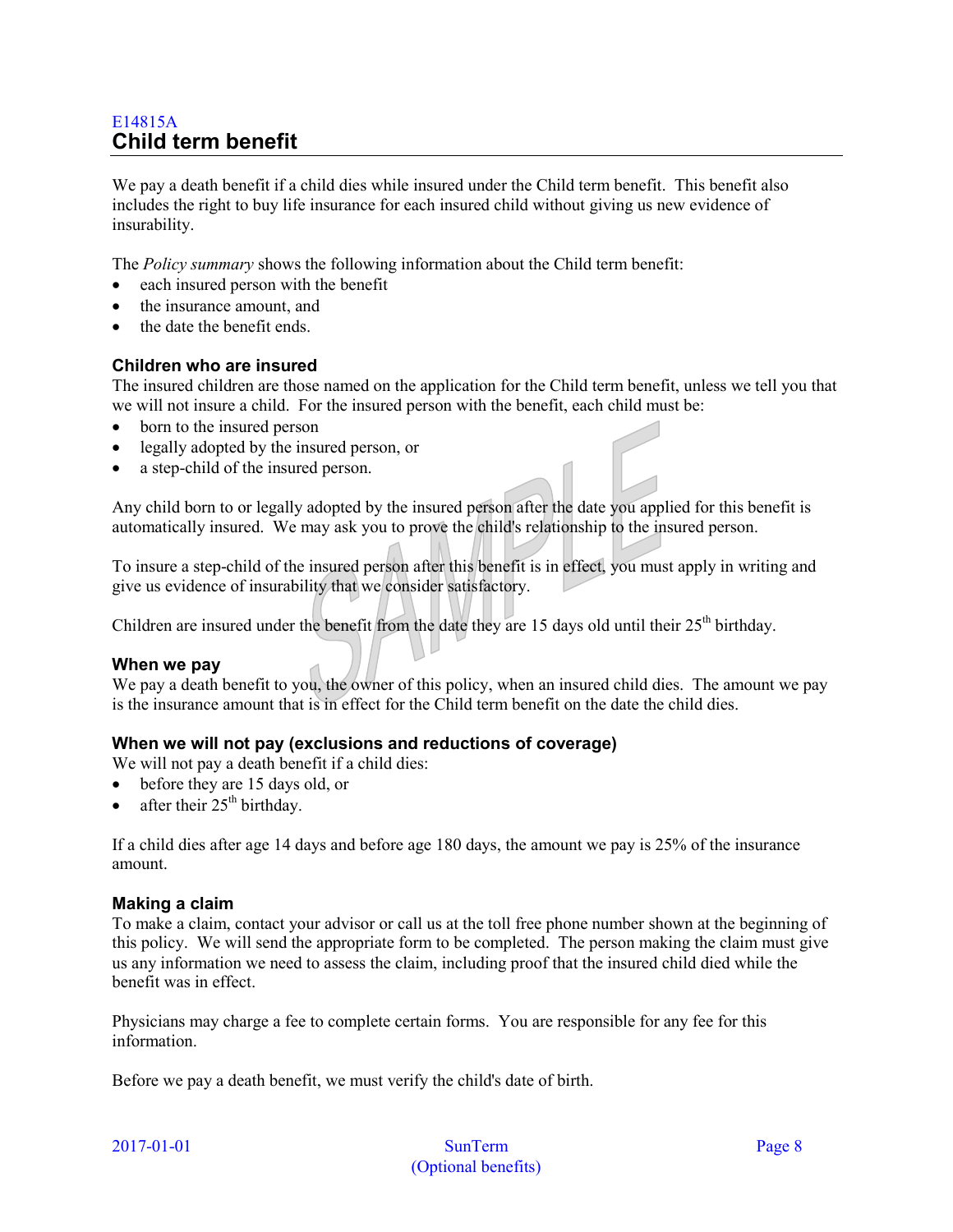# **The right to buy life insurance**

While this benefit is in effect, you have the right to apply for a life insurance policy on each insured child, without giving us new evidence of insurability. The following people may apply:

- you, the owner of this policy, or
- the insured child on their own life, with your written consent.

# *When you may apply*

If a child has been insured under the benefit for at least 3 years, you can apply for insurance after the child's  $18<sup>th</sup>$  birthday and before their  $25<sup>th</sup>$  birthday. If a child is younger than age 18 or has not been insured for at least 3 years, you may apply within the 30 days before the benefit end date shown on the *Policy summary.* 

# **The life insurance policy you may apply for**

You may apply for any life insurance policy we offer when you apply, subject to the terms and conditions of that policy and our administrative rules. Your application must be in a form acceptable to us.

For each application, the new life insurance will:

- be based on the information about the insured child in the application we received for this benefit
- depend on our rules about the age of the insured child and the insurance amount
- have an insurance amount that is not greater than 10 times the insurance amount in effect for this benefit, and
- include an additional cost for smoking unless the insured child gives us new evidence of insurability and qualifies as a non-smoker.

We require proof of the child's date of birth. If we approve the application, insurance for that child under this benefit ends on the date the policy takes effect.

If you apply for more insurance than we offer under this benefit, we require new evidence of insurability that we consider satisfactory.

# **Paying for the new life insurance policy**

The amount you are required to pay for the new life insurance policy will be based on:

- the same evidence of insurability we used to determine the cost for this benefit
- the rates we charge for the new life insurance on the date you apply
- the age of the insured child on the date you apply, and
- any premium tax and policy fee that applies.

# **When this benefit ends**

For each insured child, this benefit ends on the earliest of:

- the benefit end date shown on the *Policy summary*
- the child's  $25<sup>th</sup>$  birthday
- the date a new insurance policy on the child, purchased under this benefit, takes effect
- the date you cancel the benefit
- the date the child dies, or
- the date this policy ends, unless children continue to be insured after the insured person with this benefit dies.

# **Children may continue to be insured after an insured person dies**

The Child term benefit stays in effect when an insured person dies. You do not need to make payments for it starting from:

2017-01-01 SunTerm Page 9 • the date an insured person with the benefit dies, or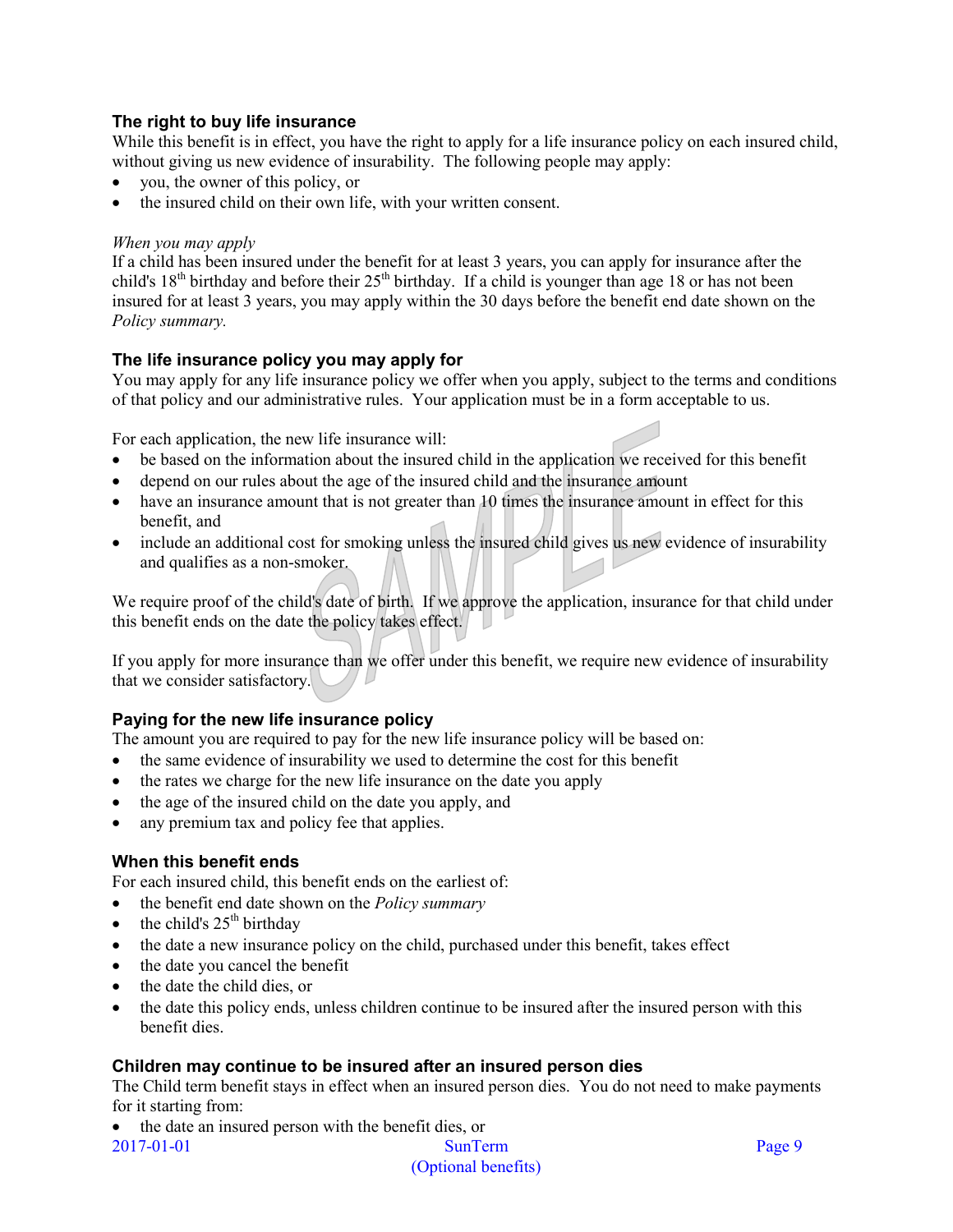• the date the basic insurance coverage ends because an insured person has died, under a joint first-to-die coverage.

We continue to insure each child still covered under the benefit until the earliest of:

- the date a new insurance policy on the child, purchased under this benefit, takes effect
- that child's  $25<sup>th</sup>$  birthday, or
- the date this benefit is cancelled.

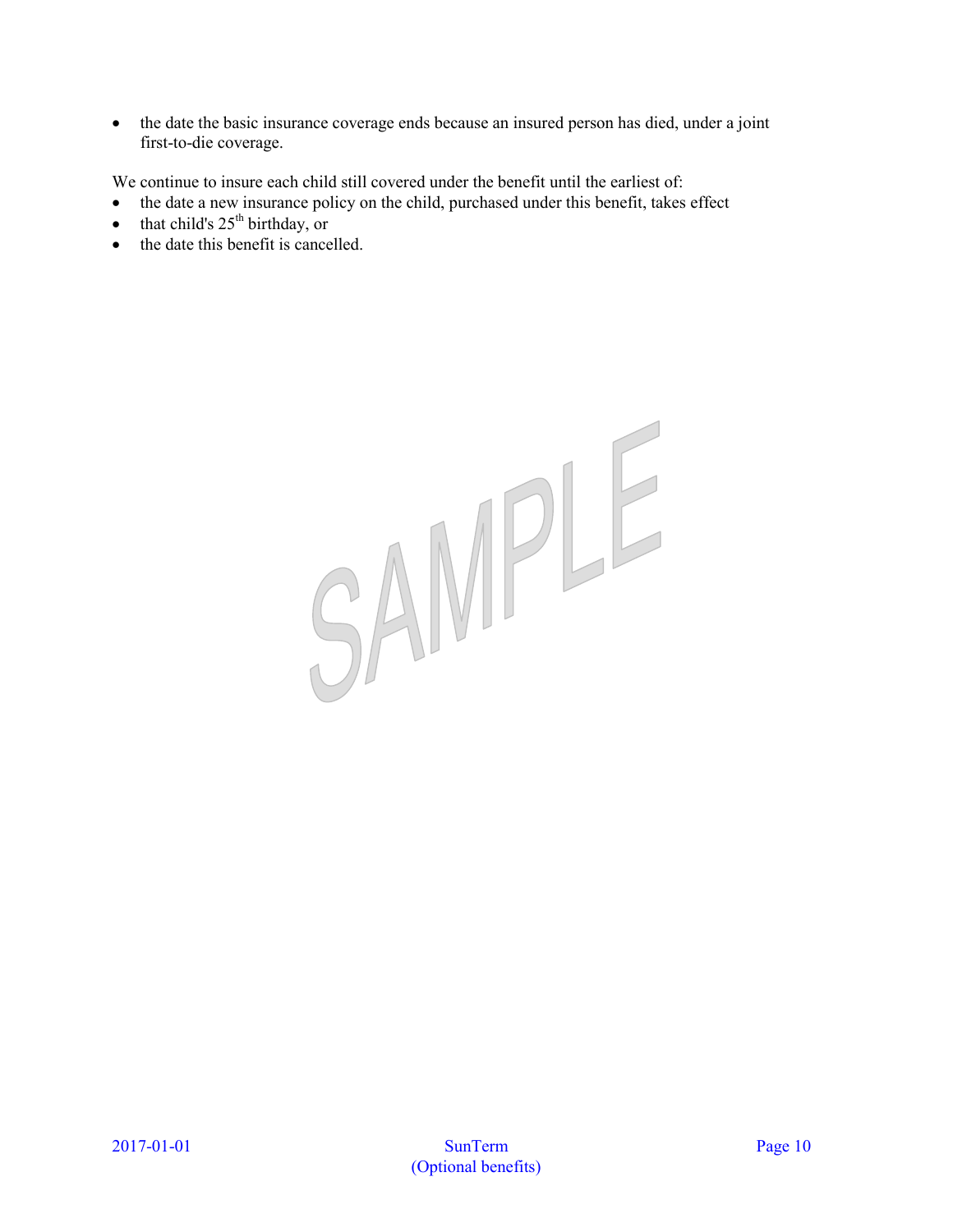# <span id="page-10-0"></span>E14820A **Accidental death benefit**

We pay an additional death benefit to the beneficiary you named for the basic insurance coverage if an insured person with this benefit dies as the result of an accident.

The *Policy summary* shows the following information about the Accidental death benefit:

- each insured person
- the insurance amount, and
- the date the benefit ends.

#### **When we pay**

We pay an accidental death benefit if the insured person dies:

- while the benefit is in effect
- as a direct result of an accident
- independently of any other cause
- within 365 days of the accident, and
- after their  $1<sup>st</sup>$  birthday and before the policy anniversary nearest their  $70<sup>th</sup>$  birthday.

#### **When we will not pay (exclusions)**

We will not pay the accidental death benefit if the insured person's death is directly or indirectly caused by or associated with the insured person operating a vehicle while their blood alcohol level is more than 80 milligrams of alcohol per 100 milliliters of blood. A vehicle includes any form of ground, air or marine transportation that can be put into motion by any means, including muscular power. We do not take into account whether or not the vehicle is in motion.

We will not pay the accidental death benefit if the insured person's death is directly or indirectly caused by or associated with the insured person:

- committing or attempting to commit a criminal offence
- taking or attempting to take their own life, regardless of whether the insured person had a mental illness or understood or intended the consequences of their action(s)
- causing themselves bodily injury, regardless of whether the insured person had a mental illness or understood or intended the consequences of their action(s)
- taking any drug, unless the drug was taken as prescribed by a licensed medical practitioner
- inhaling or ingesting any poisonous substance, whether voluntarily or otherwise
- inhaling any type of gas, whether voluntarily or otherwise
- having a mental or physical illness or receiving treatment for that illness
- receiving dental or surgical treatment, or
- contracting an infection, unless the infection was caused by an external visible wound received in an accident.

In addition, we will not pay the accidental death benefit if the insured person's death is directly or indirectly caused by or associated with civil disorder or war, whether declared or not.

#### **When the benefit ends**

The Accidental death benefit for each insured person under the benefit ends on the earliest of:

- the benefit end date shown on the *Policy summary*
- the date you cancel the benefit
- the date the insured person dies, or
- the date this policy ends.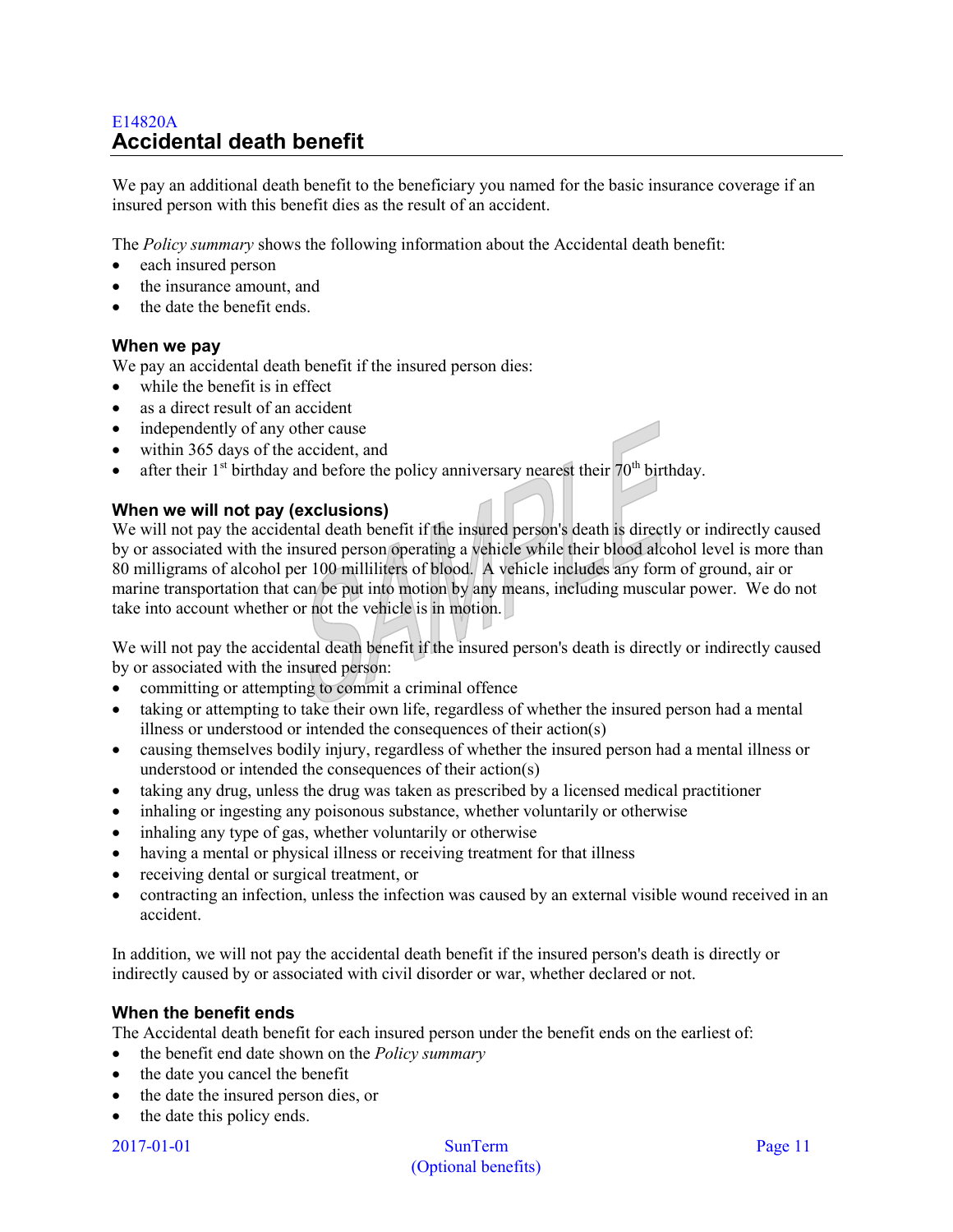# <span id="page-11-0"></span>E14825A **Guaranteed insurability benefit**

You may apply for additional life insurance on the insured person, without giving us new evidence of insurability.

The *Policy summary* shows the following information about the Guaranteed insurability benefit:

- each insured person
- the option amount, and
- the date the benefit ends.

# **Your right to apply for additional life insurance**

While this benefit is in effect, you may apply for additional life insurance on the insured person at various points in time. The insured person may apply only if they have your written consent.

The insurance amount that may be applied for may not be greater than the option amount.

There must be at least 3 years between each application for new insurance. If the insured person is younger than age 18, the first date you may apply is the policy anniversary nearest their  $18<sup>th</sup>$  birthday. The last date you may apply is the policy anniversary nearest their  $55<sup>th</sup>$  birthday.

You may apply within 31 days of the following life events experienced by the insured person:

- the date they marry or the date of their civil union
- the live birth of any child born to them, or
- the date they legally adopt a child younger than age 18.

You may not apply more than 8 times under this benefit.

# **The life insurance you may apply for**

You may apply for any life insurance we offer when you apply, subject to the terms and conditions of the new insurance and our administrative rules. Your application must be in a form acceptable to us. You may apply for:

- a new life insurance policy, or
- additional life insurance under this policy, if your policy allows you to add insurance.

For each application, the new life insurance will:

- be based on the information about the insured person in the application we received for this policy
- depend on our rules about the age of the insured person and the amount of insurance
- have an insurance amount that is not greater than the option amount in effect for this benefit, and
- not include any optional benefits, except as described below, a disability waiver benefit on the insured person.

If a *Total disability waiver benefit* is in effect for the insured person under this policy, a similar benefit may be included with the new insurance if:

- we offer a disability waiver benefit
- you request the benefit, and
- the insured person is not totally disabled.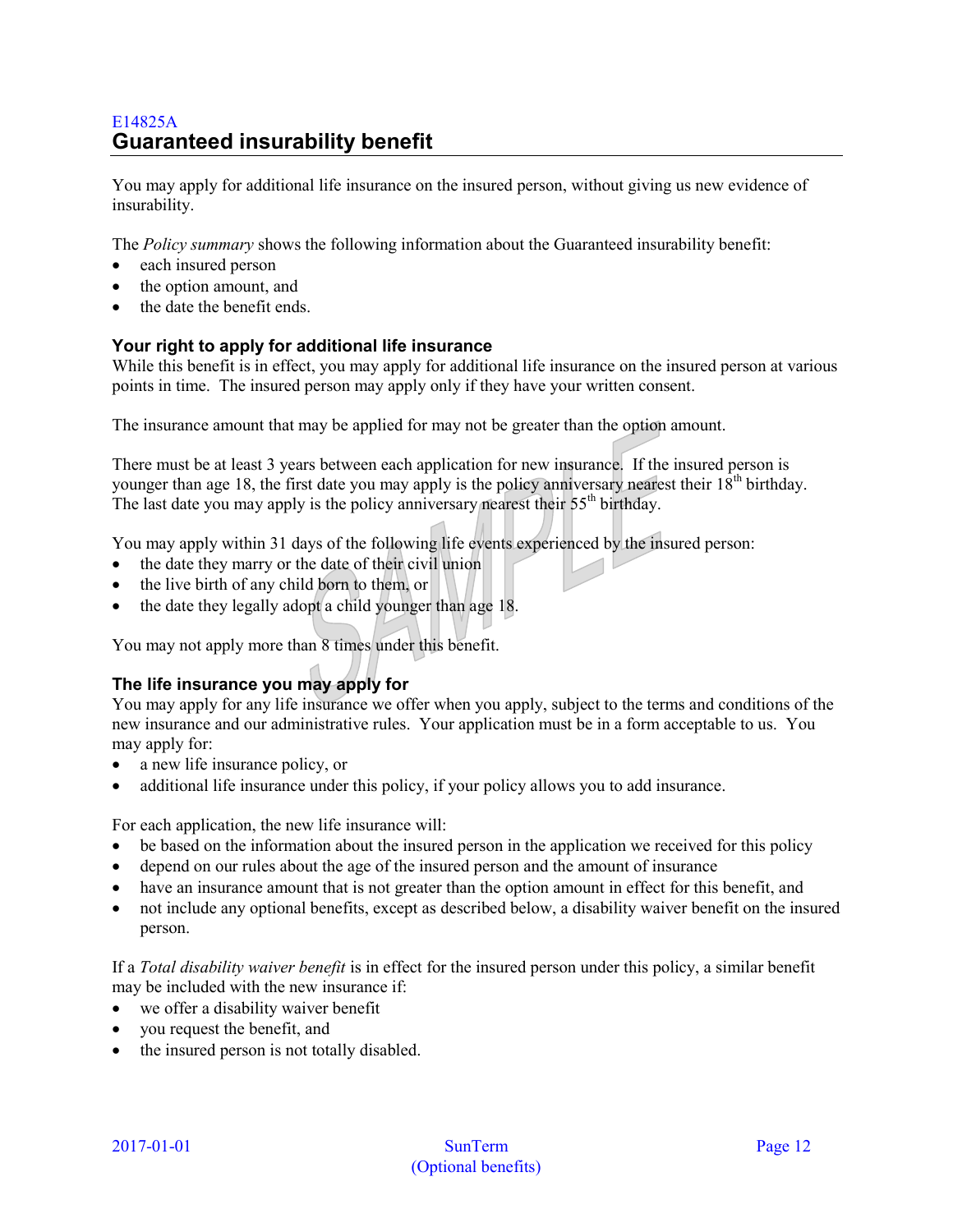If we are waiving the cost for this policy because the insured person is disabled, you may only apply for a new policy without a disability waiver benefit on the insured person. You must pay for the new insurance.

If the insured person was younger than age 17 when we insured them under this policy, the new insurance will include an additional cost for smoking, unless they give us new evidence of insurability and qualify as a non-smoker.

If you apply for more insurance than we offer under this benefit, we require new evidence of insurability that we consider satisfactory.

# **Paying for the new life insurance**

The amount you are required to pay for the new life insurance will be based on:

- the same evidence of insurability we used to determine the cost for this benefit
- the rates we charge for the new life insurance on the date you apply, and
- the age of the insured person on the date you apply.

#### **When the benefit ends**

The Guaranteed insurability benefit for each insured person under the benefit ends on the earliest of:

 $\overline{L}$ 

- the date you sign the  $8<sup>th</sup>$  application for additional life insurance
- the benefit end date shown on the *Policy summary*
- the date you cancel the benefit
- the date the insured person dies, or
- the date this policy ends.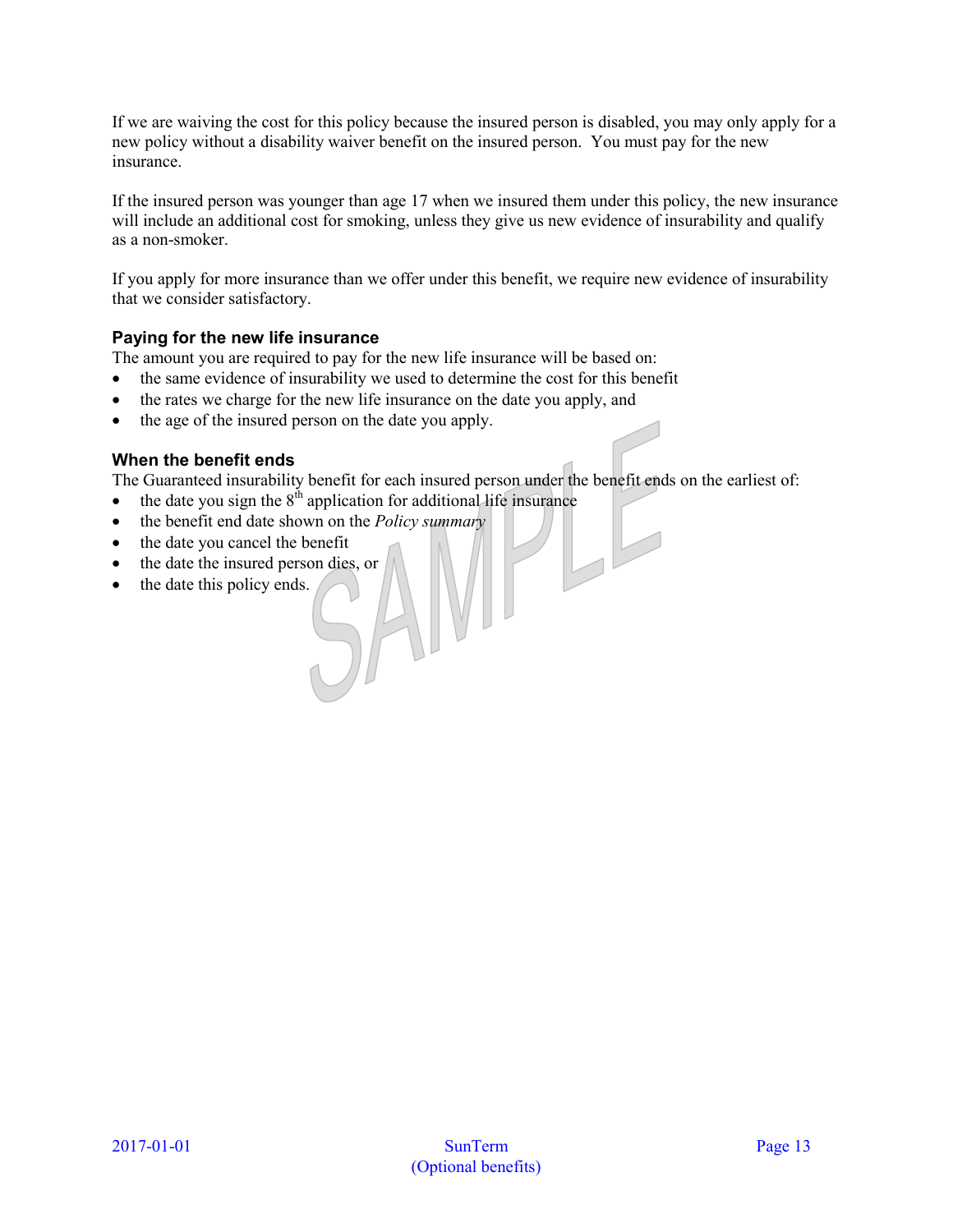# <span id="page-13-0"></span>E14830A **Business value protection benefit**

You may apply for additional life insurance on the insured person, without giving us new medical evidence of insurability.

The *Policy summary* shows the following information about the Business value protection benefit:

- each insured person
- the option amount, and
- the date the benefit ends.

# **Your right to apply for additional life insurance**

In each of the first 10 policy years, you may apply for additional life insurance on the insured person, up to the option amount, based on the financial information you provide. Each time you apply, the new insurance amount will not be greater than the option amount in effect. The total insurance amount for all applications for new insurance must not be more than 4 times the option amount. You may apply within 31 days of a policy anniversary, if:

- this benefit is in effect, and
- you provide financial information about the business named on the application for this policy, that we consider satisfactory. The financial information must include the current fair market value of the business when you apply.

# **The life insurance you may apply for**

You may apply for any life insurance we offer when you apply, subject to the terms and conditions of the new insurance and our administrative rules. Your application must be in a form acceptable to us. You may apply:

- for a new life insurance policy, or
- to add basic insurance coverage to this policy, if your policy allows you to add insurance.

For each application, the new life insurance will:

- be based on the information about the insured person in the application we received for this policy
- depend on our rules about the age of the insured person and the amount of insurance
- have an insurance amount that's not greater than the maximum amount of new insurance you may apply for, and
- not include any optional benefits, except a disability waiver benefit on the insured person, as described below.

If a *Total disability waiver benefit* is in effect for the insured person, a similar benefit may be included with the new insurance if:

- we offer a disability waiver benefit
- you request the benefit, and
- the insured person is not totally disabled.

If we are waiving the cost for this policy because the insured person is disabled, you may only apply for a new policy without a disability waiver benefit. You must pay for the new insurance.

You may not apply to add insurance to this policy on the disabled insured person.

If you apply for more insurance than we offer under this benefit, we require new evidence of insurability that we consider satisfactory.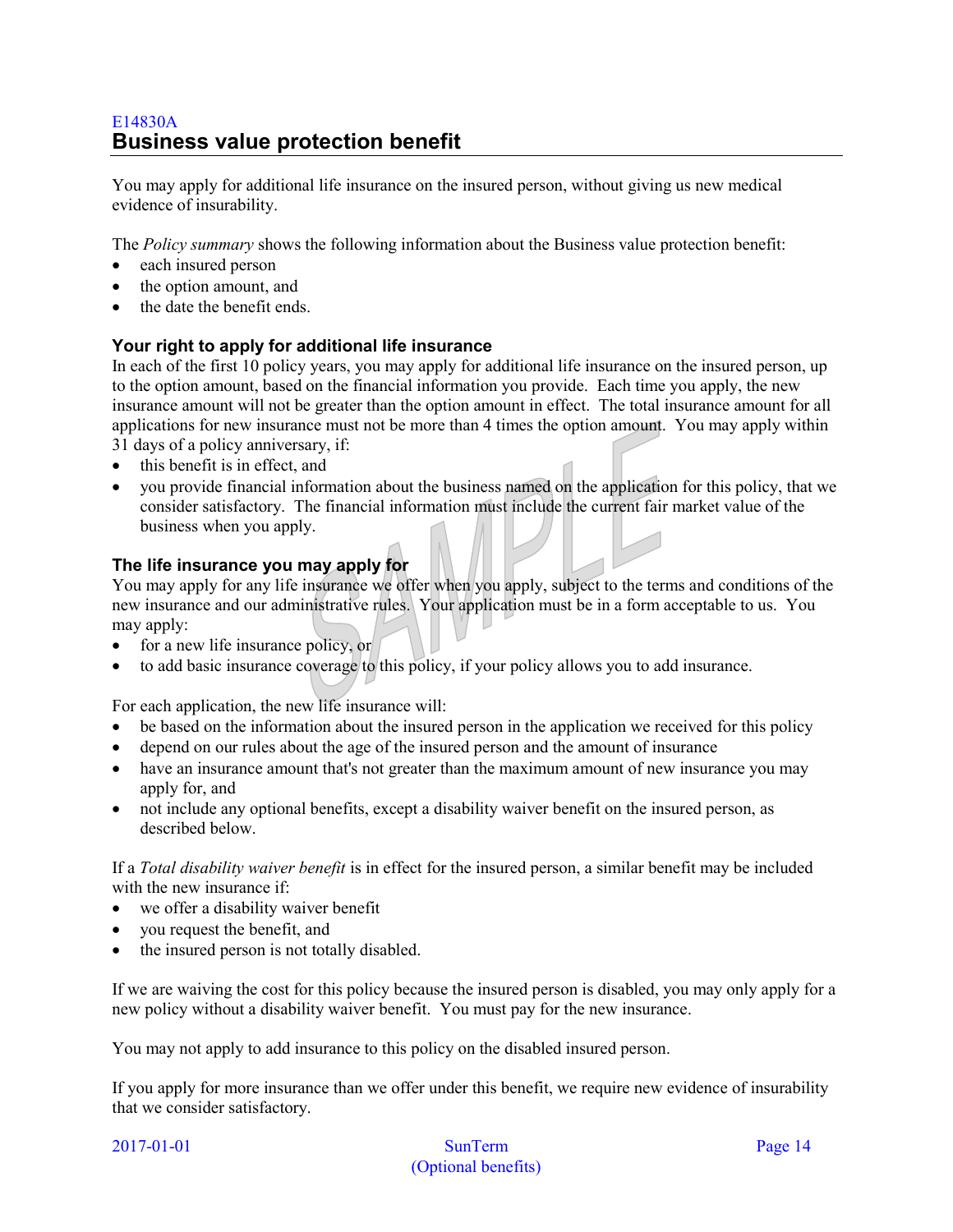# **Paying for the new life insurance**

The amount you are required to pay for the new insurance will be based on:

- the same evidence of insurability we used to determine the cost for this benefit
- the rates we charge for the new insurance on the date you apply, and
- the age of the insured person on the date you apply.

#### **When the benefit ends**

The Business value protection benefit for each insured person under the benefit ends on the earliest of:

- the date the additional insurance you purchased under this benefit has reached the maximum insurance amount
- the benefit end date shown on the *Policy summary*
- the date you cancel the benefit
- the date the insured person dies, or
- the date this policy ends.

SAMPLE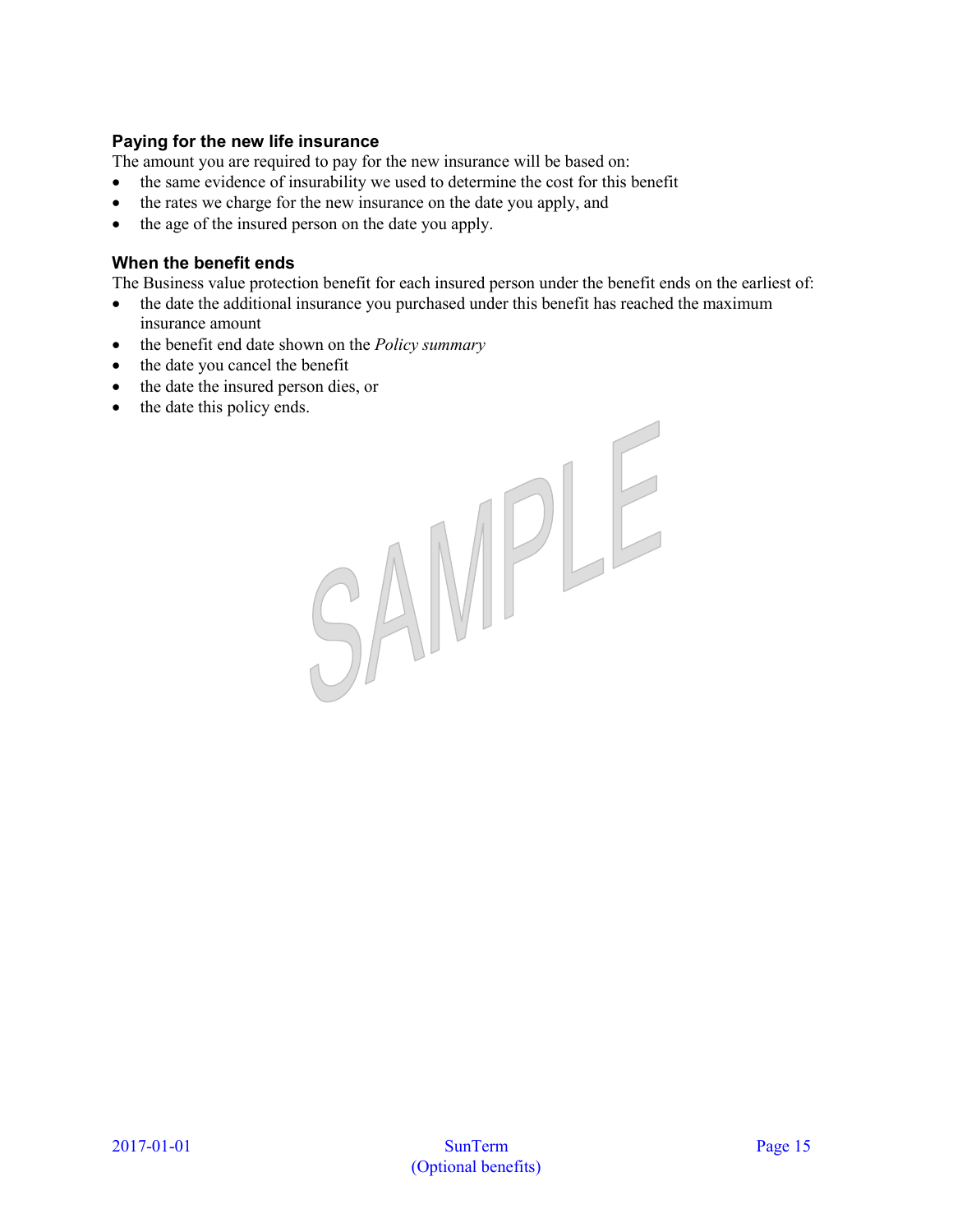# <span id="page-15-0"></span>E14835A **Owner waiver disability benefit**

In this provision, *you* and *owner* mean the owner covered under this benefit. You may qualify to stop paying premiums for this policy if you are totally disabled.

The *Policy summary* shows the following information about the Owner waiver disability benefit:

- the owner with the benefit, and
- the date the benefit ends.

If you change ownership by transferring your rights under this policy to another person, the new owner will not qualify to have premiums waived.

# **Qualifying to have premiums waived**

You qualify to have premiums for this policy waived if:

- this benefit is in effect
- the owner's disability begins before the benefit end date shown on the *Policy summary*
- their disability continues for more than 6 consecutive months, and
- we consider the owner to be totally disabled and all requirements for this benefit are satisfied.

To be considered totally disabled the owner must be:

- under the active, continuous and medically appropriate care of a physician, or other health care practitioner acceptable to us, and
- following the treatment prescribed and any other recommendations made by a physician or health care practitioner.

#### *Disabled while employed*

If the owner becomes disabled while employed, we consider them to be totally disabled if, as a result of injury or disease, they are completely unable, during the first 2 years following the date of their disability, to carry on the essential duties of their own occupation.

After the first 2 years, we consider the owner to be totally disabled if they are unable, as a result of injury or disease, to perform the duties of any occupation within their education, training or experience. We do not consider an owner to be totally disabled if they are earning money or profiting from any occupation.

In determining whether or not the owner is able to perform the duties of any occupation, we do not take into account whether a suitable occupation is actually available. In addition, we do not consider whether a suitable occupation would provide earnings comparable to what the owner was paid before becoming totally disabled.

#### *Disabled while unemployed*

If the owner becomes disabled while unemployed, and is not earning money or profiting from any occupation, we consider them totally disabled if they are unable, as a result of injury or disease, to perform the duties of any occupation within their education, training or experience.

In determining whether or not the owner is able to perform the duties of any occupation, we do not take into account whether a suitable occupation is actually available. In addition, we do not consider whether a suitable occupation would provide earnings comparable to what the owner was paid before becoming totally disabled.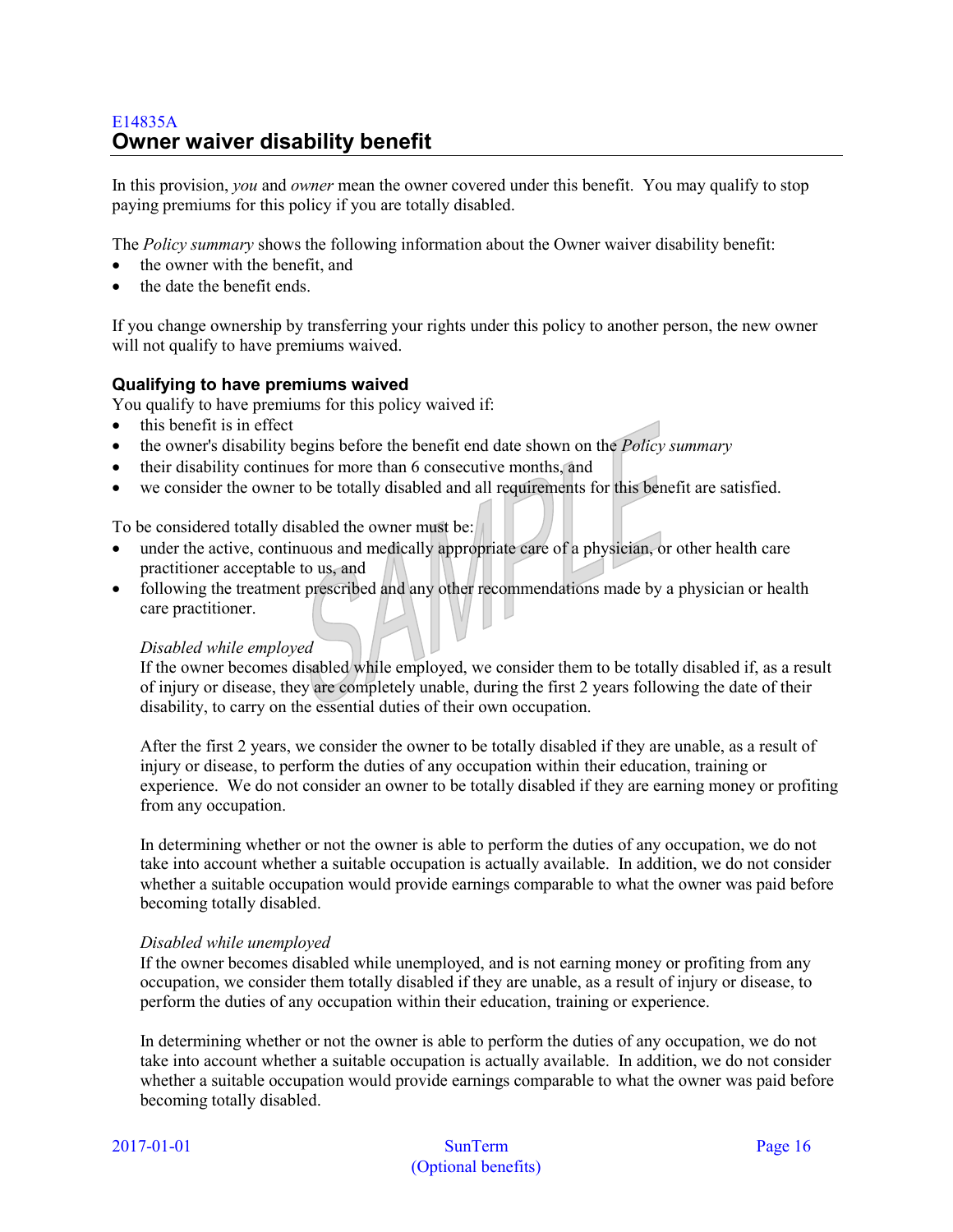# *Disabled while a student*

If the owner is a student at the time they become disabled, we consider them to be totally disabled if they are unable, as a result of injury or disease, to:

- attend or participate as a student in an education program during the entire time they are totally disabled, or
- perform the duties of any occupation for earnings or profit within their education, training or experience.

In determining whether or not the owner is able to perform the duties of any occupation, we do not take into account whether a suitable occupation is actually available. In addition, we do not consider whether a suitable occupation would provide earnings comparable to what the owner was paid before becoming totally disabled.

# **When we waive premiums**

Premiums must be paid until we give notice that we approved the claim. At that time, we waive premiums for this policy starting from the month the owner became disabled.

Premiums are waived until the earlier of:

- the date the owner no longer qualifies for this benefit
- the date the policy ends
- the date premiums are no longer payable for this policy, and
- the date the owner dies.

We will not accept payments for this policy while we are waiving premiums.

If this policy has an automatic premium loan provision and it was used to pay premiums that are later waived, we reduce any loan by the amount waived.

If any premium is paid and later waived, and there is no outstanding automatic premium loan, we credit the same amount to the premium fund, if this policy has one. If this policy doesn't have a premium fund, we pay the refund to you.

#### **When we will not waive premiums (exclusions and reductions of coverage)**

We will not waive premiums if the owner's disability begins after the Owner waiver disability benefit end date shown on the *Policy summary*.

We will not waive premiums if the disability is directly or indirectly caused by or associated with the owner operating a vehicle while their blood alcohol level is more than 80 milligrams of alcohol per 100 milliliters of blood. A vehicle includes any form of ground, air or marine transportation that can be put into motion by any means, including muscular power. We do not take into account whether or not the vehicle is in motion.

We will not waive premiums if the disability is directly or indirectly caused by or associated with the owner:

- committing or attempting to commit a criminal offence
- attempting to take their own life, regardless of whether the owner had a mental illness or understood or intended the consequences of their action(s)
- causing themself bodily injury, regardless of whether the owner had a mental illness or understood or intended the consequences of their action(s)
- taking any drug, unless the drug was taken as prescribed by a licensed medical practitioner
- inhaling or ingesting any poisonous substance, whether voluntarily or otherwise, or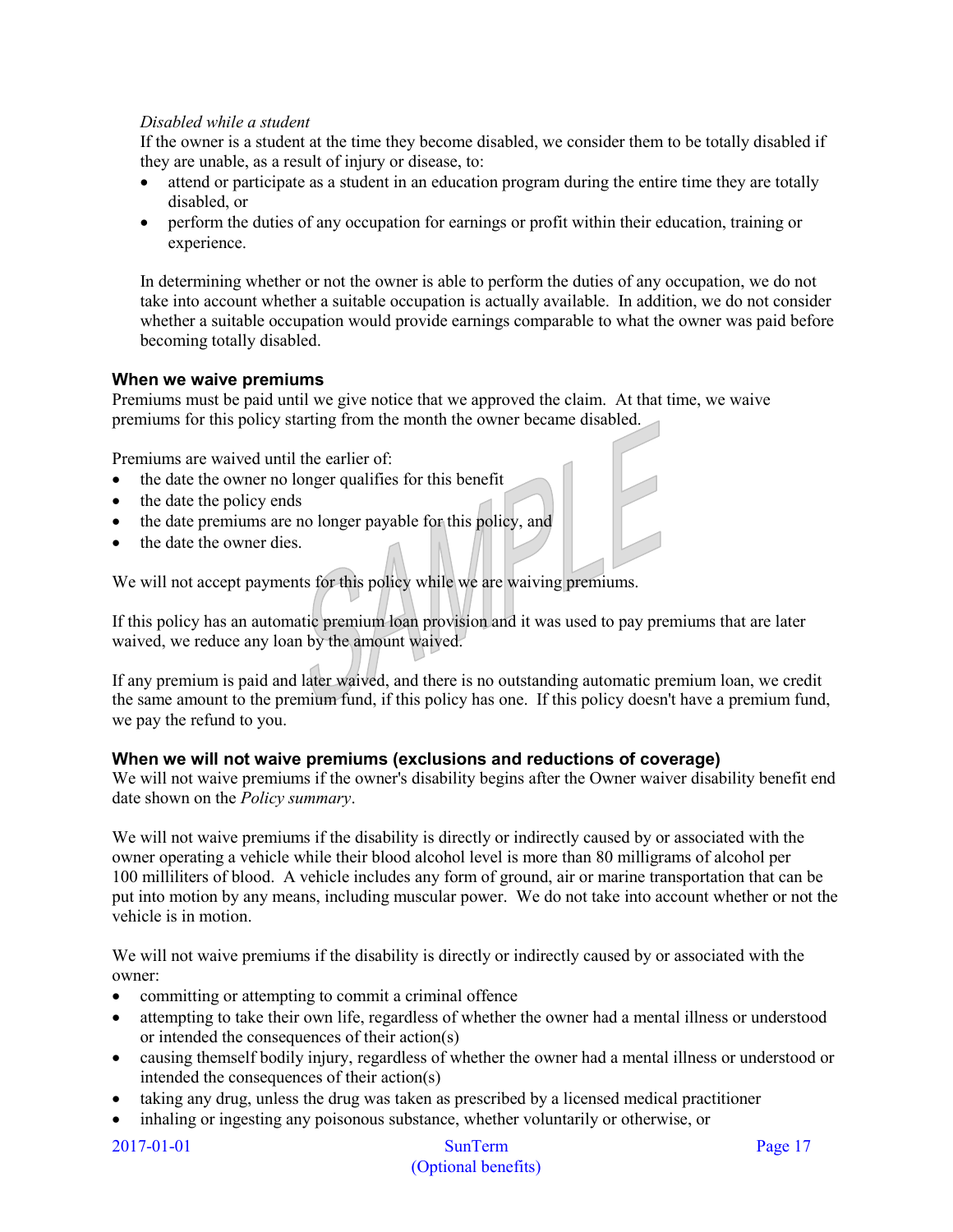• inhaling any type of gas, whether voluntarily or otherwise.

We will not waive premiums if the owner's disability is directly or indirectly caused by or associated with civil disorder or war, whether declared or not.

## **Making a claim**

To make a claim, contact your advisor or call us at the toll free phone number shown at the beginning of this policy. We will send the forms to be completed.

We must receive proof of the owner's disability:

- while the owner is alive
- continuing for more than 6 consecutive months while this benefit is in effect, and
- within 1 year of the date the disability began.

If we receive proof of the disability more than 1 year after the disability starts and the owner qualifies for this benefit, we consider the disability to have begun 1 year before the date we received the proof. This means that we will only waive premiums starting from 1 year before the date we received the proof, regardless of when the disability actually started. We will not consider a late claim if you submit it more than 1 year after the end date of this benefit.

You must pay any cost associated with providing proof of disability.

We may also require the owner to authorize us to gather and use additional information from other insurers or government agencies.

Before we approve a claim, the owner's date of birth must be verified.

# **How to continue to qualify to have premiums waived**

We continue to waive premiums while the owner:

- continues to be disabled and satisfies our requirements of total disability
- is under the continuous care of a licensed physician
- follows a prescribed treatment program for their disability, and
- makes reasonable efforts to use any appropriate rehabilitation program.

From time to time, we will ask for proof, that we consider satisfactory, that the owner is still disabled. You must pay any cost associated with providing this proof.

We may require the owner to be examined by any health care practitioners we appoint. These may be licensed physicians, physiotherapists, occupational therapists, psychiatrists, psychologists or others. We pay the cost of these examinations.

The physicians, specialists or health care practitioners who provide information to us may not be the owner of this policy, any insured person under this policy, anyone entitled to make a claim under this policy, or any relative or business associate of these people.

We may also require the owner to authorize us to gather and use information from other insurers or government agencies.

#### **When we stop waiving premiums**

We stop waiving premiums on the date the owner:

• is no longer totally disabled